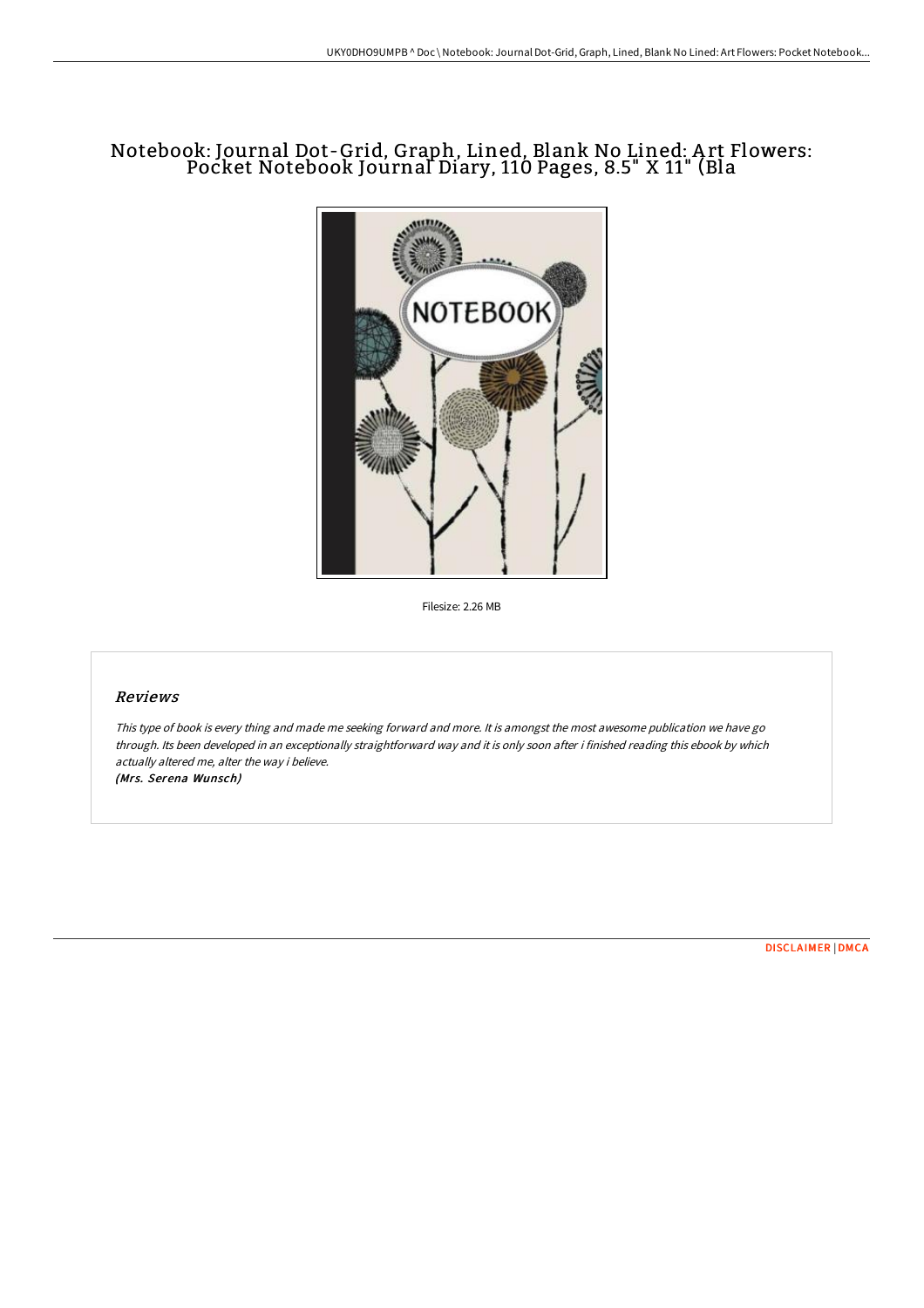### NOTEBOOK: JOURNAL DOT-GRID, GRAPH, LINED, BLANK NO LINED: ART FLOWERS: POCKET NOTEBOOK JOURNAL DIARY, 110 PAGES, 8.5" X 11" (BLA



Createspace Independent Publishing Platform, 2017. PAP. Condition: New. New Book. Shipped from US within 10 to 14 business days. THIS BOOK IS PRINTED ON DEMAND. Established seller since 2000.

<sup>回</sup> Read [Notebook:](http://bookera.tech/notebook-journal-dot-grid-graph-lined-blank-no-l-360.html) Journal Dot-Grid, Graph, Lined, Blank No Lined: Art Flowers: Pocket Notebook Journal Diary, 110 Pages, 8.5" X 11" (Bla Online

Download PDF [Notebook:](http://bookera.tech/notebook-journal-dot-grid-graph-lined-blank-no-l-360.html) Journal Dot-Grid, Graph, Lined, Blank No Lined: Art Flowers: Pocket Notebook Journal Diary, 110 Pages, 8.5" X 11" (Bla